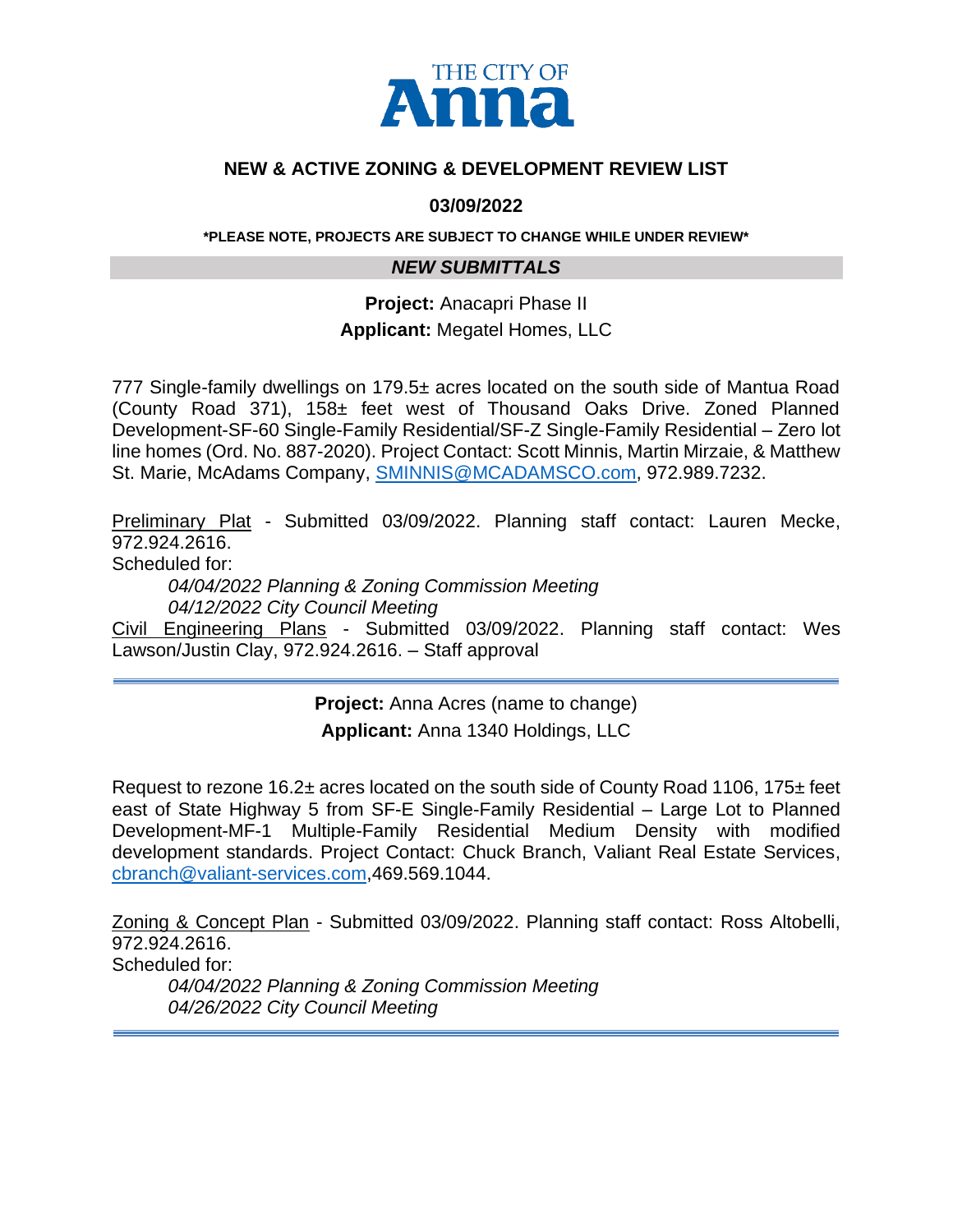## **Project:** Anna Town Center, Block A, Lot 5R **Applicant:** Brian Bischoff / Q Seminole Anna Town Center, LP

Request to amend existing multiple-family residence development standards on 14.9± acres located on the east side of Throckmorton Boulevard, 38± feet south of Hackberry Drive. Zoned Planned Development (Ord. No. 648-2014). Project Contact: Joseph Hornisher, Kimley-Horn & Associates, [joseph.hornisher@kimley-horn.com,](mailto:joseph.hornisher@kimley-horn.com) 972.770.1300.

Zoning & Concept Plan - Submitted 03/09/2022. Planning staff contact: Ross Altobelli, 972.924.2616. Scheduled for: *04/04/2022 Planning & Zoning Commission Meeting 04/26/2022 City Council Meeting*  Preliminary Plat - Submitted 03/09/2022. Planning staff contact: Ross Altobelli, 972.924.2616. Scheduled for: *04/04/2022 Planning & Zoning Commission Meeting 04/26/2022 City Council Meeting* 

## **Project:** Arden Park (Bridgetower Zoning Case)

**Applicant:** Harlow Sheryl Family Trust, Colby Harlow Trustee – Harlow Capitol Management, LLC

15 SF-60 lots, 73 SF-Z lots, 53 PD-SF-TH lots, 5 common area lots, and two C-1 lots on 28.0± acres located at the southwest corner of W. White Street and Slater Creek Road. Zoned C-1 Restricted Commercial, SF-Z Single-Family Residence District – Zero Lot Line Homes, and Planned Development-SF-TH Townhome District (Ord. No. 961-2022). Project Contact: Josh Barton, [jbarton@mcadamsco.com,](mailto:jbarton@mcadamsco.com) 469.312.0494.

Preliminary Plat - Submitted 03/09/2022. Planning staff contact: Salena Tittle, 972.924.2616.

Scheduled for:

*04/04/2022 Planning & Zoning Commission Meeting 04/12/2022 City Council Meeting* 

Tree Preservation Plan - Submitted 03/09/2022. Planning staff contact: Salena Tittle, 972.924.2616. – Staff approval

Civil Engineering Plans - Submitted 03/09/2022. Planning staff contact: Wes Lawson/Justin Clay, 972.924.2616. – Staff approval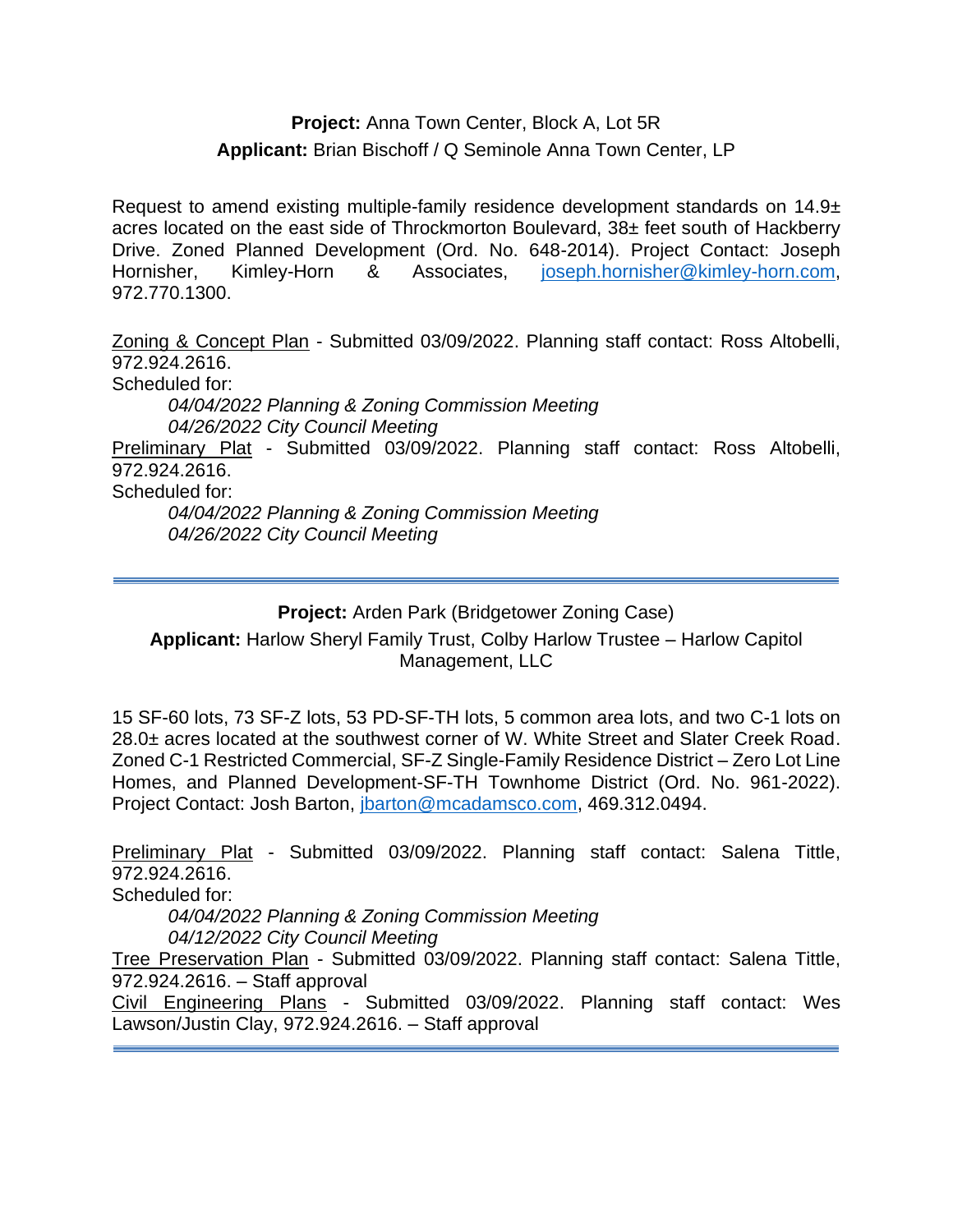#### **Project:** Blacklock Storage, Block A, Lot 1 **Applicant:** Cross Point Church Anna

Request to rezone 2.0± acres located on the west side of S. Powell Parkway, 909± feet south of W. White Street from C-2 General Commercial (C-2) and SF-1 Single-Family Residential District (SF-1) to Planned Development-I-1 Light Industrial (PD-I-1) with modified development standards for a self-storage; mini-warehouse facility. Project Contact: Mark Davis, [mark@blacklockstorage.com,](mailto:mark@blacklockstorage.com) 940.299.3224.

Zoning & Concept Plan - Submitted 03/09/2022. Planning staff contact: Ross Altobelli, 972.924.2616.

Scheduled for:

*04/04/2022 Planning & Zoning Commission Meeting 04/26/2022 City Council Meeting* 

## **Project:** Canvas at Anna, Block A, Lot 1 **Applicant:** Ramesh Yenamaddi

Multiple-family residences on one lot on 17.5± acres located at the northwest corner of E. Foster Crossing and Leonard Avenue. Zoned: Extraterritorial Jurisdiction (ETJ). Project Contact: Richard Duffy, [rduffy@wmprops.com,](mailto:rduffy@wmprops.com) 972.890.7218.

Preliminary Plat - Submitted 03/09/2022. Planning staff contact: Lauren Mecke, 972.924.2616. Scheduled for: *04/04/2022 Planning & Zoning Commission Meeting 04/12/2022 City Council Meeting*  Civil Engineering Plans - Submitted 03/09/2022. Planning staff contact: Wes Lawson/Justin Clay, 972.924.2616. – Staff approval

## **Project:** City of Anna Water Tank Storage, Block A, Lot 1 **Applicant:** City of Anna

Water storage tank and service yard of governmental agency on 4.6± acres located on the east side of the Dallas Area Rapid Transit right-of-way, 296± northeast of E Outer Loop Road. Zoned: Planned Development-Anna Business Park (Ord. No. 323-2007 & Ord. No. 743-2017). Project Contact: Wes Lawson, City of Anna, [WLAWSON@annatexas.gov,](mailto:WLAWSON@annatexas.gov) 972.924.4510.

Final Plat - Submitted 03/09/2022. Planning staff contact: Salena Tittle, 972.924.2616. Scheduled for:

*04/04/2022 Planning & Zoning Commission Meeting*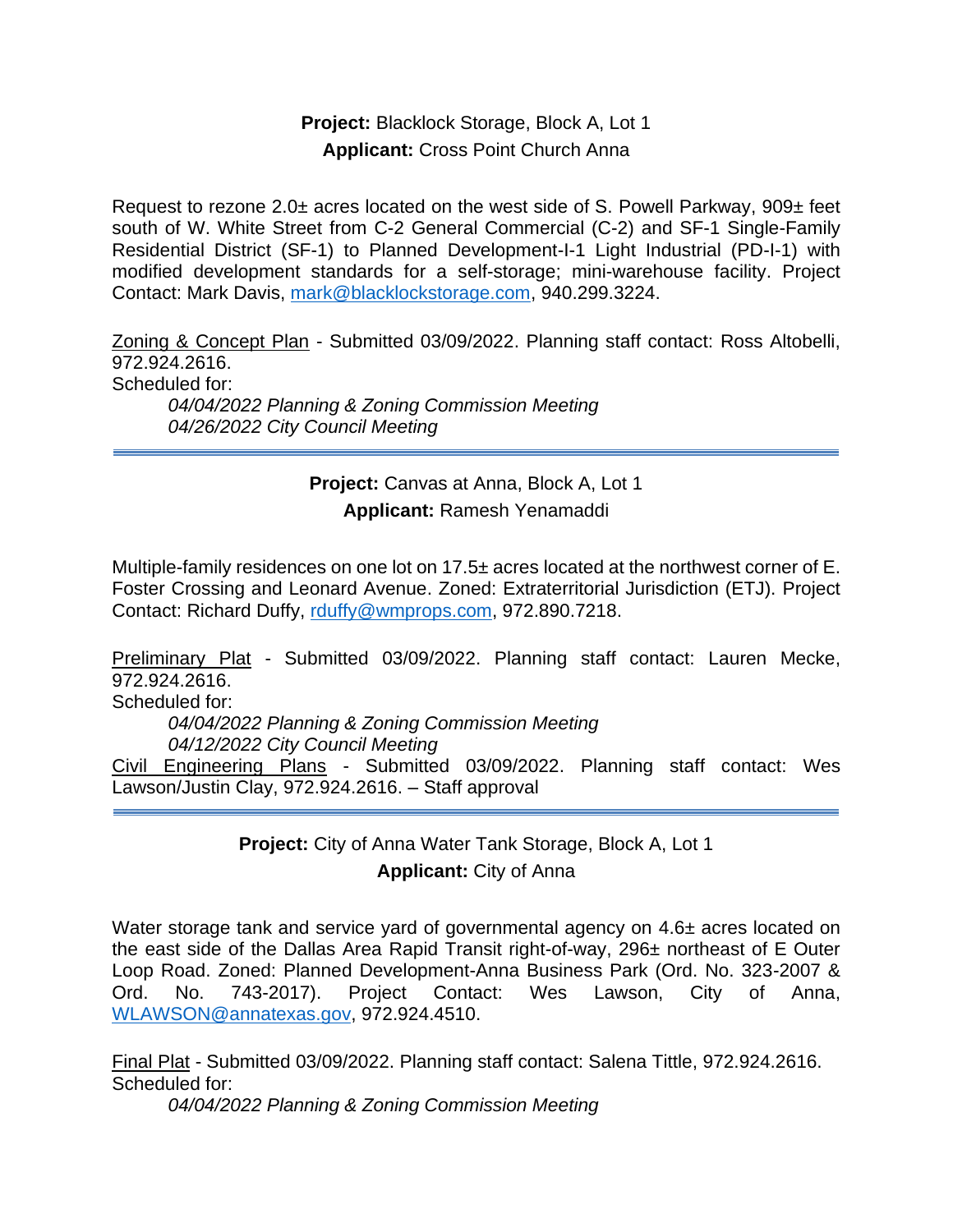# **Project:** Coyote Meadows, Phase 1A **Applicant:** Scot Albert / TFCC Coyote LLC (Starlight Homes)

164 Single-family residential lots and 5 common area lots on 41.7± acres located on the south side of Rosamond Parkway, 245± feet east of State Highway 5. Zoned: Planned Development-Single-Family Residence-60/Single-Family Residence – Zero lot line homes/Townhome District (PD-SF-60/SF-Z/SF-TH) (Ord. No. 957-2022). Project Contact: Ryan Hartman, [ryan.hartman@spiarsengineering.com,](mailto:ryan.hartman@spiarsengineering.com) 469.395.0516.

Final Plat - Submitted 03/09/2022. Planning staff contact: Salena Tittle, 972.924.2616. Scheduled for:

*04/04/2022 Planning & Zoning Commission Meeting 04/12/2022 City Council Meeting*

Tree Preservation Plan - Submitted 03/09/2022. Planning staff contact: Salena Tittle, 972.924.2616. – Staff approval

> **Project:** Dreamville Anna (Formerly known as Anna Village) **Applicant:** Anna Village, LLC

Request to amend existing multiple-family residence development standards on 43.9± acres located the west side of State Highway 5, 240± feet north of County Road 423. Zoned: Planned Development (Ord. No. 692-2015). Project Contact: Dylan Blackshear, [dblackshear@coletx.com,](mailto:dblackshear@coletx.com) 469.880.7910.

Zoning & Concept Plan - Submitted 03/09/2022. Planning staff contact: Ross Altobelli, 972.924.2616.

Scheduled for:

*04/04/2022 Planning & Zoning Commission Meeting 04/26/2022 City Council Meeting* 

> **Project:** Hager Ranch **Applicant:** James E Hager Trust

Request to rezone  $30.1\pm$  acres located on the west side of County Road 423, 1,410 $\pm$  feet north of State Highway 5 to Planned Development-MF-2 Multiple-Family Residential – High Density, C-2 General Commercial, and SF-20 Single-Family Residence with modified development standards. The property is currently zoned SF-E Single-Family Residential – Large Lot. Project Contact: Dylan Blackshear, [dblackshear@coletx.com,](mailto:dblackshear@coletx.com) 469.880.7910.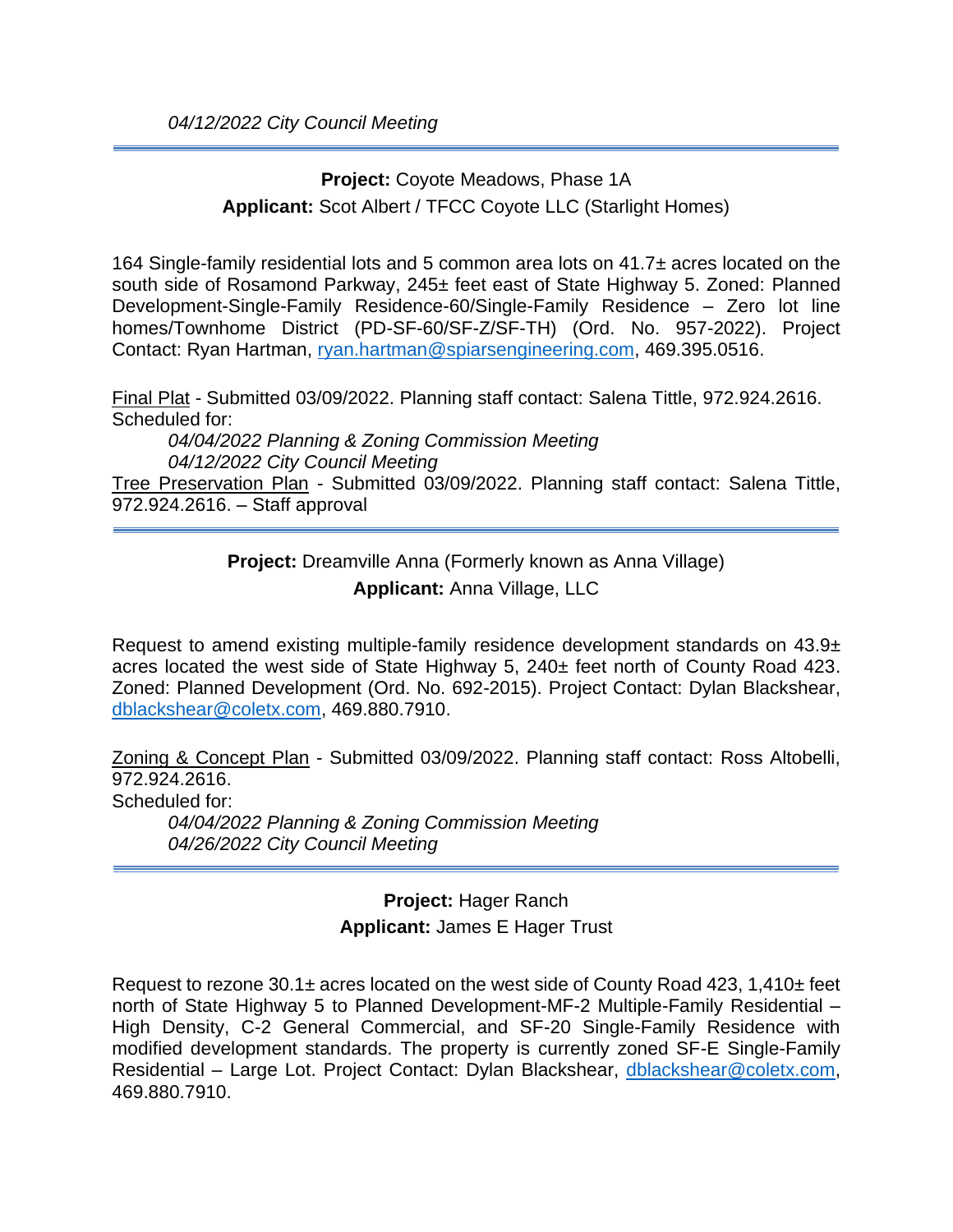Zoning & Concept Plan - Submitted 03/09/2022. Planning staff contact: Lauren Mecke, 972.924.2616.

Scheduled for:

*04/04/2022 Planning & Zoning Commission Meeting 04/26/2022 City Council Meeting* 

# **Project:** Martinez Manor, Block A, Lot 1 **Applicant:** Christian Martinez

Two single-family dwellings, detached and three accessary buildings on one lot on 5.0± acres located on the north side of Grasshopper Lane, 1,095 feet west of County Road 376. Zoned: Extraterritorial Jurisdiction (ETJ). Project Contact: David Surdukan, [david@surdukansurveying.com,](mailto:david@surdukansurveying.com) 972.924.8200.

Development Plat - Submitted 03/09/2022. Planning staff contact: Salena Tittle, 972.924.2616.

Scheduled for:

*04/04/2022 Planning & Zoning Commission Meeting 04/12/2022 City Council Meeting* 

#### *PREVIOUSLY REPORTED*

**Project:** Affi Addition, Block A, Lot 2R **Applicant:** SAHI – ANTOINE LLC

Request to rezone 2.0± acres located at the southeast corner of W. White Street and Standridge Boulevard (CR 286) from C-2 General Commercial (C-2) to I-1 Light Industrial (I-1) to allow the use of Automotive repair, major. Project Contact: Kevin Kessler, LJA Engineering, Inc., [kkessler@lja.com,](mailto:kkessler@lja.com) 469.621.0710.

Zoning & Concept Plan - Submitted 02/09/2022. Planning staff contact: Salena Tittle, 972.924.2616. Scheduled for: *03/07/2022 Planning & Zoning Commission Meeting 03/22/2022 City Council Meeting*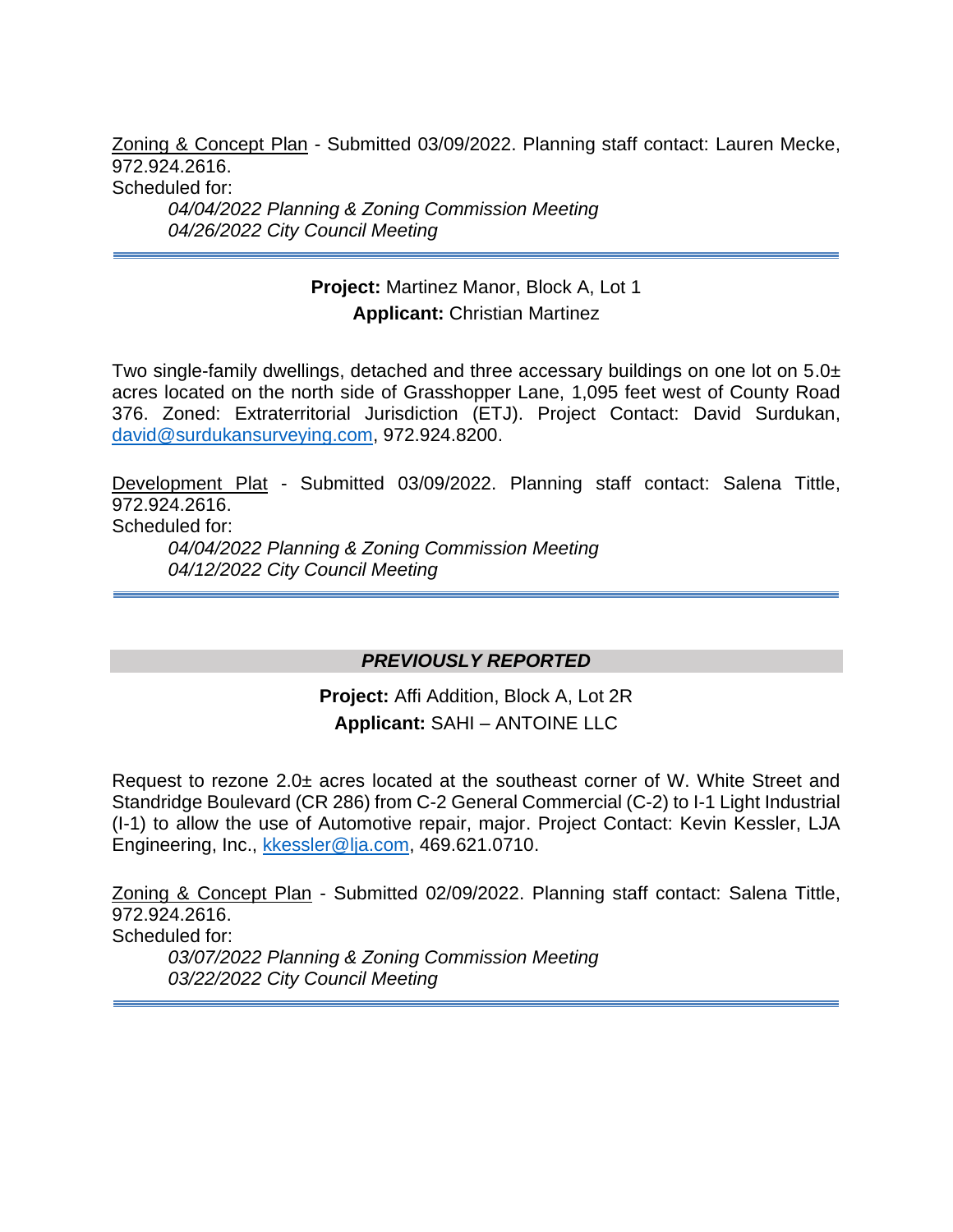#### **Project:** Anna Ranch, Phase 1B **Applicant:** Gehan Homes, Ltd.

83 Single-family dwellings, detached lots and 5 common area lots on 25.4± acres located on the east side of Leonard Avenue, 985± feet south of Sharp Street. Zoned: Planned Development-Single-Family-60 Single-Family Residence (PD-SF-60) (Ord. No. 323- 2007). Project Contact: Jamie Shelton, LJA Engineering, Inc., *jshelton@lja.com*,

Final Plat - Submitted 02/09/2022. Planning staff contact: Lauren Mecke, 972.924.2616. Scheduled for:

*03/07/2022 Planning & Zoning Commission Meeting – Request to Table 04/04/2022 Planning & Zoning Commission Meeting 04/12/2022 City Council Meeting* 

**Project:** Anna Retail Addition, Block A, Lots 3R, 6, 7, 8, 9 and Block B, Lot 1 **Applicant:** Anna 31 Retail LP c/o David Claasen

Request to rezone 15.4± acres located on the east and west sides of Throckmorton Boulevard, 370± feet south of W White Street (FM 455) from C-2 General Commercial to Planned Development-MF-2 Multiple-Family Residential – High Density with modified development standards. Project Contact: Tyler Adams, Greenlight Studio, LLC, [tyler@gldevco.com,](mailto:tyler@gldevco.com) 214.810.4535.

Zoning & Concept Plan - Submitted 02/09/2022. Planning staff contact: Lauren Mecke, 972.924.2616.

Scheduled for:

*03/07/2022 Planning & Zoning Commission Meeting 03/22/2022 City Council Meeting* 

> **Project:** Crystal Park **Applicant:** Bloomfield Homes, LP

Request to annex and zone 391± acres located on the west side of U. S. Highway 75, 2,645± feet south of W. White Street (FM 455) in accordance with Resolution No. 2021- 12-1077 for 969 single-family dwellings, detached lots and 5 commercial lots. Zoned: Extraterritorial Jurisdiction (ETJ) and SF-E Single-Family Residential. Project Contact: Kevin Kessler, LJA Engineering, Inc., [kkessler@lja.com,](mailto:kkessler@lja.com) 469.621.0710.

Annexation - Submitted 02/09/2022. Planning staff contact: Lauren Mecke, 972.924.2616. Scheduled for: *03/22/2022 City Council Meeting*